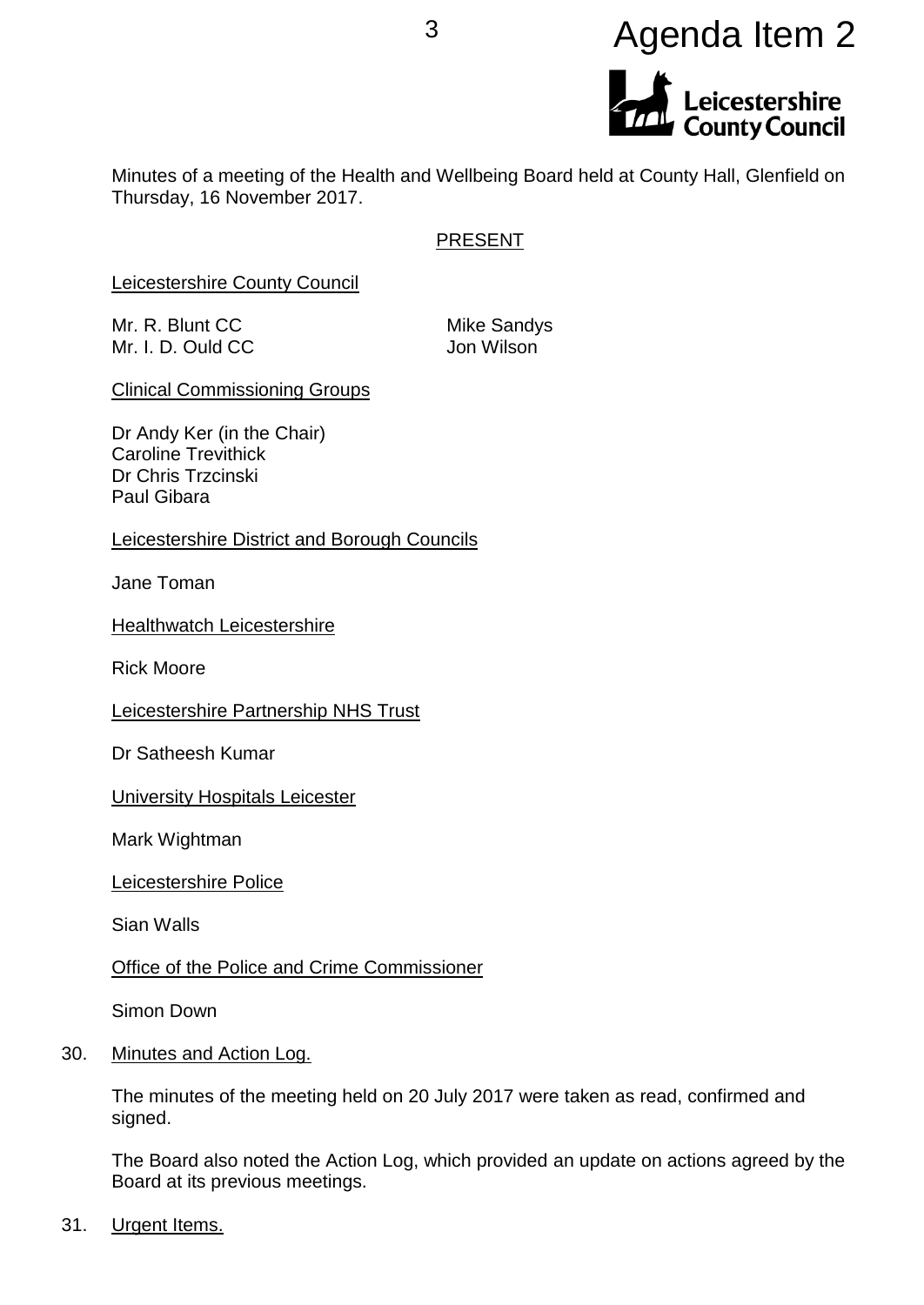There were no urgent items for consideration.

#### 32. Declarations of interest.

The Chairman invited members who wished to do so to declare any interest in respect of items on the agenda for the meeting.

Rick Moore declared a disclosable pecuniary interest in the report on Healthwatch Recommissioning (Minute Number 40 ) as he was the Chairman of Healthwatch Leicestershire and undertook to leave the room during discussion of that item.

#### 33. Position Statement from the Chairman.

The Chairman presented a position statement on the following matters:

- Supporting People to Stay Fit and Healthy campaign
- Leicestershire's Lightbulb Housing Programme winning an award
- An app for Suicide Prevention
- Improving Health and Wellbeing in the Workplace
- A selection of regional, national and international publications

A copy of the position statement is filed with these minutes.

#### 34. Air Quality.

The Board considered a report of the Director of Public Health providing an update on the estimated impact of poor air quality on the health and wellbeing of people living and working in Leicestershire and the approach the Public Health Department and its partners were taking to tackle this. A copy of the report, marked 'Agenda Item 5', is filed with these minutes.

A discussion took place around housing developments, some of which were being built near major roads, and the fact that any development should be considering transport implications in its planning application as this could impact on local air quality. Work could take place with the district councils around this and it was also suggested that a link should be made with the Institute for Lung Health at Glenfield Hospital.

# RESOLVED:

That the Board notes the significant impact of poor air quality on health and supports the action being taken to tackle this for people living and working in Leicestershire.

# 35. Future in Mind Update.

The Board received a presentation from Better Care Together on Future in Mind – transforming mental health and wellbeing services for children and young people across Leicester, Leicestershire and Rutland (LLR). A copy of the presentation, marked 'Agenda Item 6' is filed with these minutes.

A stakeholder event had taken place on 3 October where progress to date had been reviewed along with developing the way forward. Partners had agreed that the focus of the next stage of transformation should be improved performance and outcomes,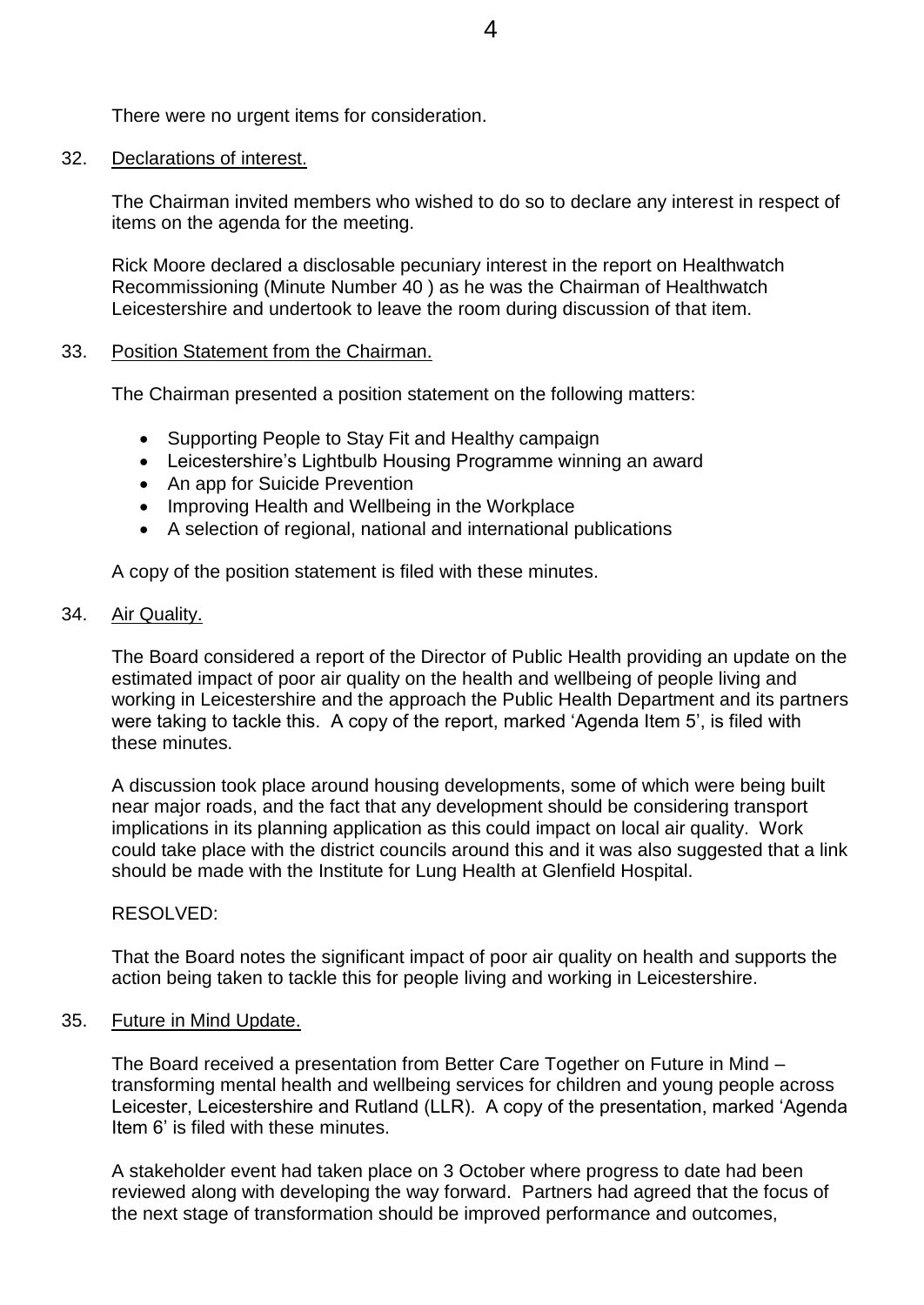improved access, marketing and engagement and workforce development. The draft Transformation Plan 2017 had now been developed and this would be shared with partners prior to it being published. The role and responsibility of key partners and the Future in Mind Steering Group would also be reviewed.

The number of children and young people presenting at A&E had not decreased and further work was required around informing young people of the alternatives to A&E in order that they presented at a setting appropriate to their needs. In the next phase of transformation, work would be undertaken to develop a way to accurately report the data so that there was evidence that the service was working and was making a difference. Access to services away from main centres was still an issue and discussions were taking place around the possibility of delivering care closer to a young person's home.

# RESOLVED:

That the contents of the presentation be noted.

#### 36. CAMHS.

The Board received a presentation from Leicestershire Partnership Trust on the CAMHS Recovery Journey following the 'inadequate' assessment by the Care Quality Commission (CQC). A copy of the presentation is filed with these minutes.

Following a CQC inspection, the CAMHS Community Services had been rated as inadequate, in particular with regard to safety and responsiveness. The CAMHS Recovery and Improvement team had undertaken an operational 'deep dive' into all open cases across the CAMHS service and this had identified that almost half of the children and young people did not have an adequate risk assessment or complete care plan. This number had now been significantly reduced and a traffic light system had been implemented to manage the risk for those young people who were waiting for an appointment.

Work had been undertaken to ensure services were responsive to the internal waiting list. No one was now waiting over twelve months for an appointment and the next key milestone was to ensure that no one was waiting more than nine months. Assurance was given that there were processes in place to keep young people safe whilst they were waiting for an appointment and within the next few months, an SMS and telephone service would be introduced.

Activity around improvement and transformation was ongoing to ensure the services were well led. This included the launch of Thrive, which was a new model of CAMHS provision. A presentation around CAMHS was also due to be delivered to the Safeguarding Children Board.

In response to a query around the proposed actions supporting the sustainability of the service, it was stated that the approach taken had been very direct. Work had been undertaken with staff to design the future of the service and a Sustainability Plan had been developed. There had been a change in personnel and opportunities to link research practice with service delivery. It was important that there was confidence that the changes had been embedded at every level and that partnership working with other organisations continued.

RESOLVED: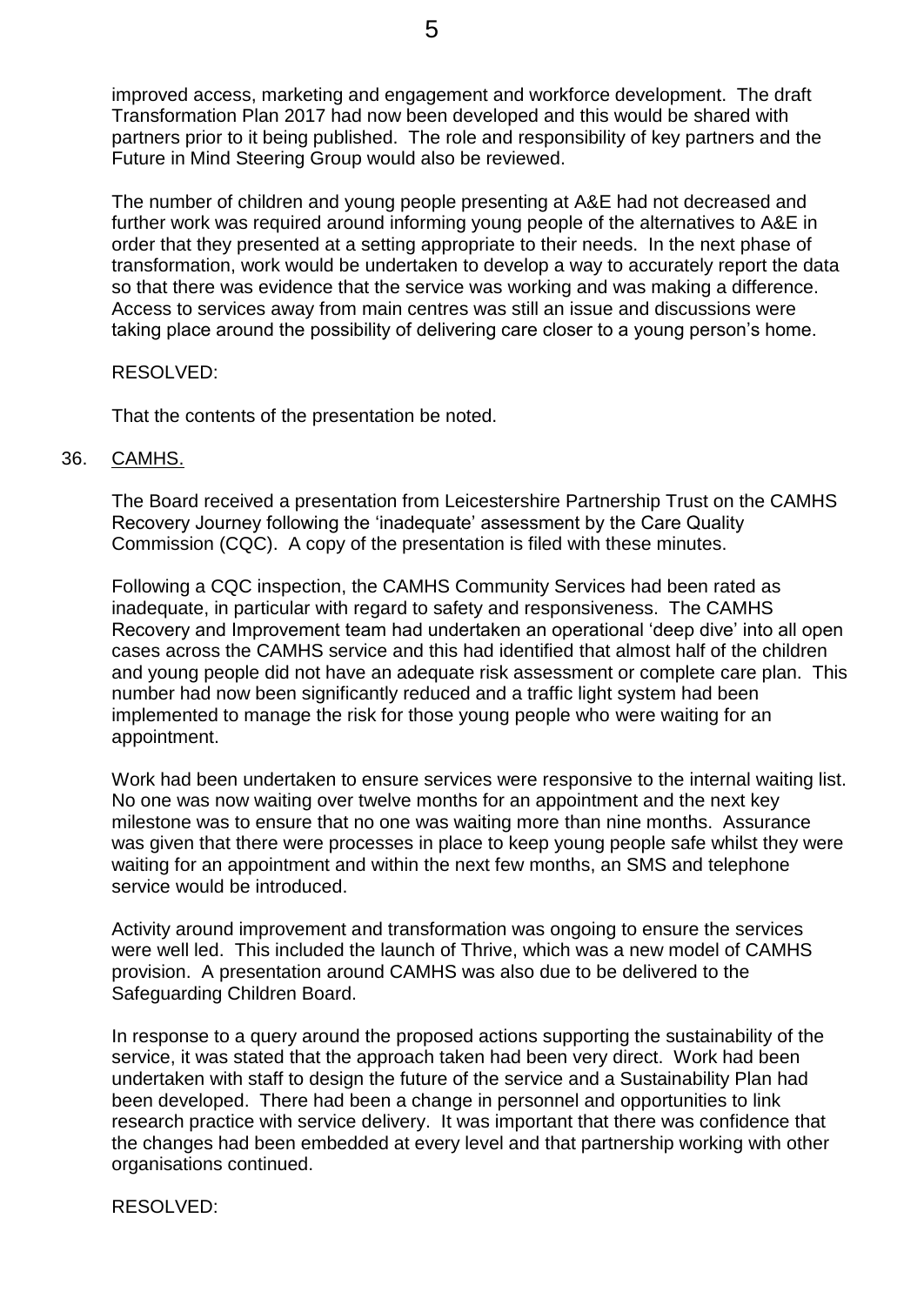That the contents of the presentation be noted.

37. Annual Report of the Director of Public Health.

The Board considered a report of the Director of Public Health on the Annual Report for 2017. A copy of the report, marked as 'Agenda Item 8', is filed with these minutes.

Work was being undertaken around an assessment of the link between health and crime. A workshop had been undertaken where joint priorities had been identified and this would be presented to the District Partnership Boards and the next Health and Wellbeing Board.

The Board asked the Director of Public Health to consider providing a detailed breakdown of the data to partners by locality and by specific groups of patients.

# RESOLVED:

- (a) That the Board notes the Director of Public Health Annual Report for 2017;
- (b) That the Board notes the recommendations in the report.

# 38. Delayed Transfers of Care Target, Performance and Risk Analysis.

The Board considered a report of the Director of Health and Care Integration giving an update on the target for improving delayed transfers of care (DTOC), including the implications of the target imposed by NHS England as part of the Better Care Fund (BCF) Policy. The report also detailed the work undertaken to date by the County Council and NHS partners to reduce DTOC. A copy of the report, marked 'Agenda Item 9' is filed with these minutes. A supplementary paper setting out the position on DTOCs at the end of September 2017 was circulated at the meeting and a copy is filed with these minutes.

The DTOC target had been re-submitted to NHS England on 12 October and the BCF Plan had been approved based on the revised target. The Plan was on target to deliver early in the new year, although NHS England had requested that the target be met by November 2017. Leicestershire had reluctantly signed up to this requirement, recognising that achievement of this would be challenging. As yet, it was unclear what penalties would be imposed if the target was not achieved by November, but it was reported that the risk of escalation by NHS England was diminishing.

The Board wished to record its thanks and recognition of the work undertaken by the operational teams, which had been put under a lot of pressure to try and achieve the target.

# RESOLVED:

(a) That the Board receives the progress report;

(b) That the Board notes the revision to the risk register and significant risks if escalated on the basis of target failure if the target is not reached by November;

(c) That the Board notes the actions in progress as noted in the report and the supporting monthly digest;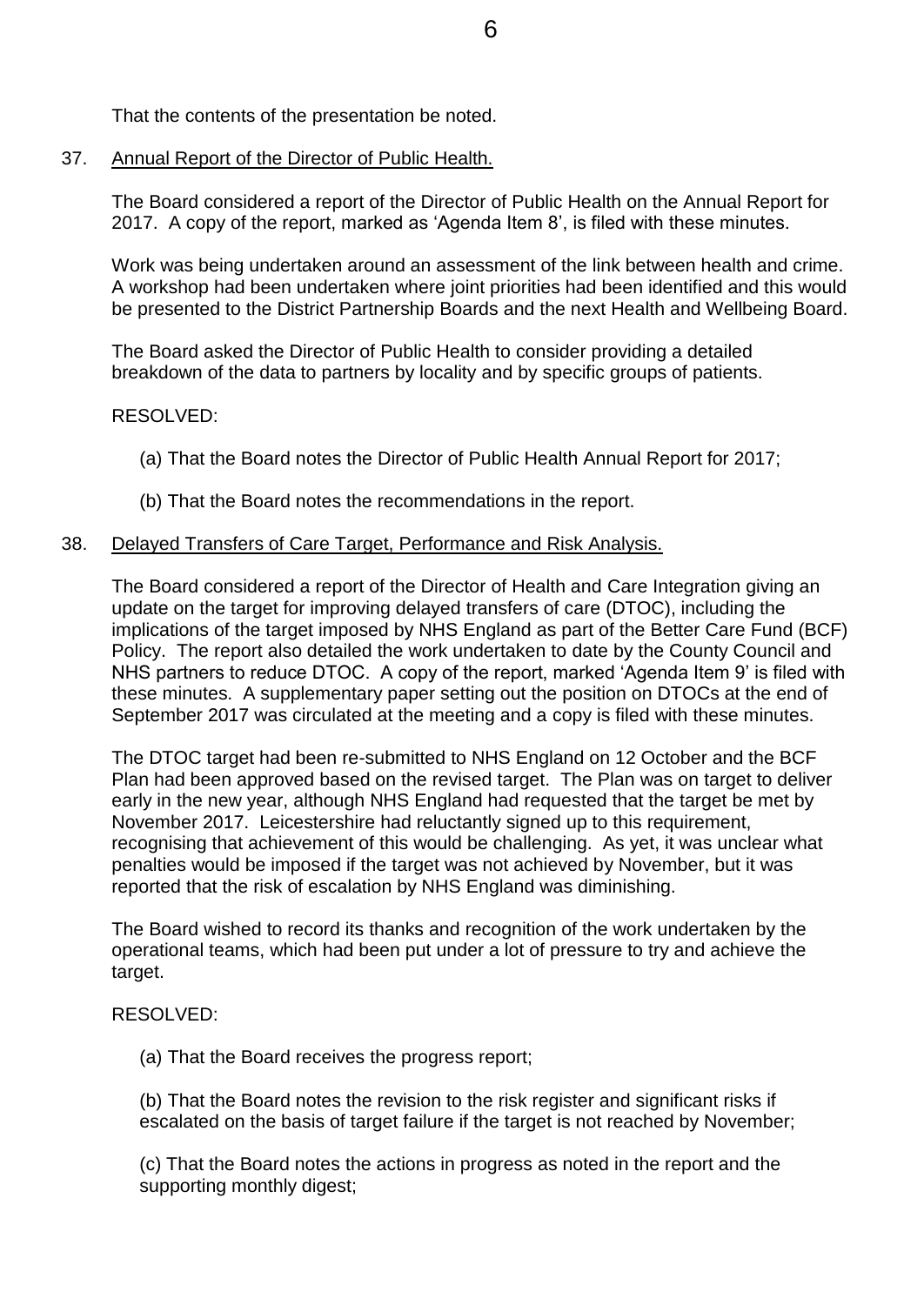(d) That the Board notes that the report has been forwarded to the Discharge Working Group and Director of Urgent Care for Leicester, Leicestershire and Rutland (LLR) in support of their oversight of DTOC performance on an LLR-wide basis.

#### 39. Quick Poll: Views About GP Services.

The Board considered a report of Healthwatch Leicestershire presenting the findings of a quick poll survey asking patients their views on GP services. A copy of the report, marked 'Agenda Item 10', is filed with these minutes.

There had been 240 responses to the survey. The emerging findings were presented and based on the experiences shared by respondents, Healthwatch Leicestershire had suggested a number of recommendations for service providers and commissioners. The CCGs welcomed the report and acknowledged that there were issues when trying to access a GP service. Further discussions would take place around the recommendations.

#### RESOLVED:

That the findings be noted and to urge health and social care partners to consider actions associated to the report recommendations to improve services, systems and processes outlined in the findings report.

#### 40. Healthwatch Re-Commissioning.

The Board considered a report of the Chief Executive providing an update on progress with recommissioning a Healthwatch service for Leicestershire. A copy of the report, marked 'Agenda Item 11', is filed with these minutes.

A public consultation on proposals for a LLR Healthwatch service had taken place and a total of 390 responses had been received. In light of the consultation responses, Rutland County Council had decided to separately procure a Healthwatch service and Leicester City Council and Leicestershire County Council would jointly commission a service. The joint Leicester and Leicestershire contract would be tendered in November and the new service would commence on 1 April 2018.

#### RESOLVED:

That the report be noted.

# 41. Protocol between the Health and Wellbeing Board, the Health Overview and Scrutiny Committee and Healthwatch Leicestershire.

The Board considered a report of the Chief Executive seeking approval of the protocol between the Health and Wellbeing Board, Health Overview and Scrutiny Committee and Healthwatch Leicestershire. This document had been revised in the light of experience and recent changes such as the introduction of the Sustainability and Transformation Plan (STP). A copy of the report, marked 'Agenda Item 12', is filed with these minutes.

It would be important to ensure that the protocol remained relevant following the commissioning of a single Healthwatch for Leicester and Leicestershire.

RESOLVED: